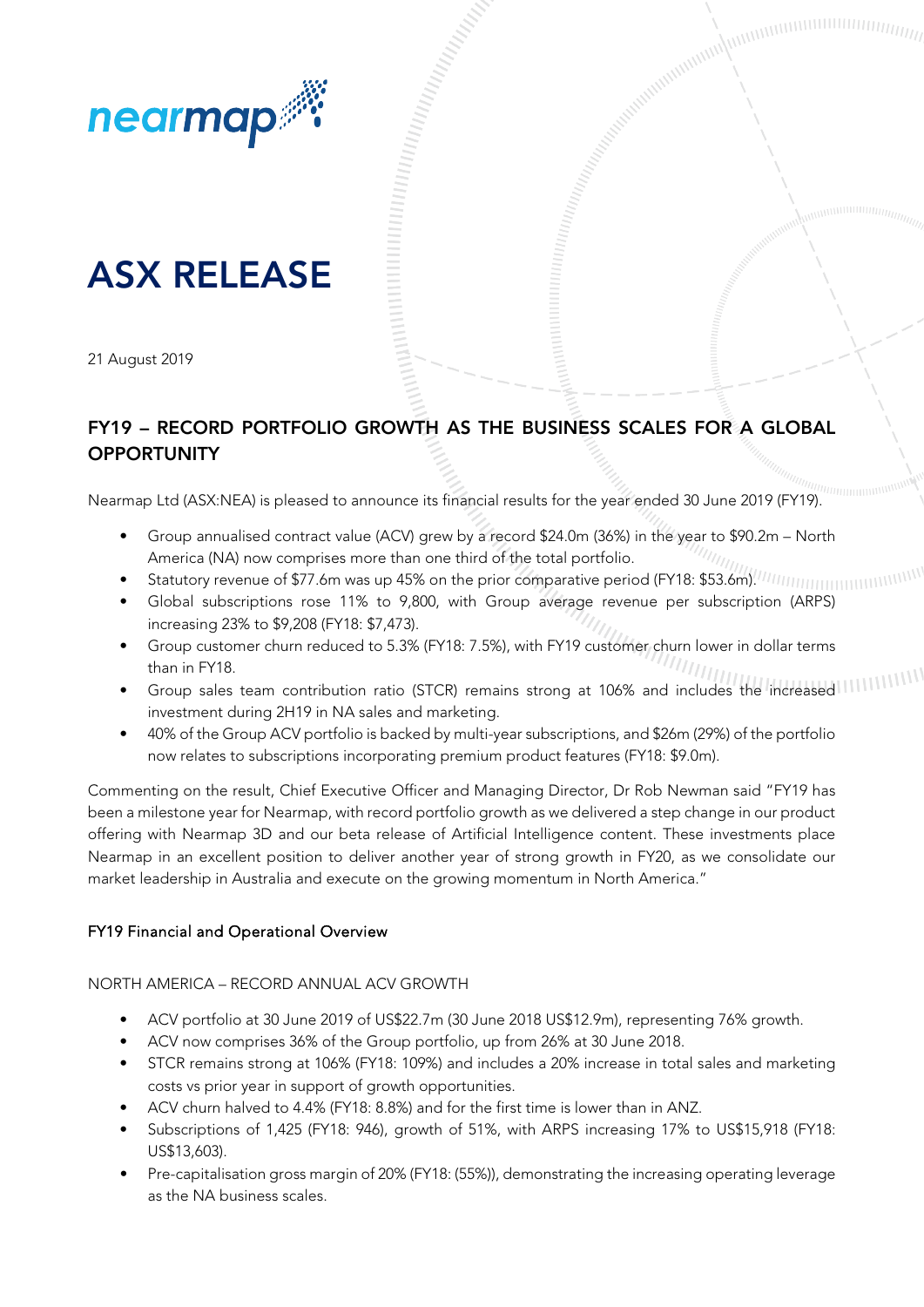

## AUSTRALIA & NEW ZEALAND – CONTINUED GROWTH THROUGH MARKET LEADERSHIP

- ACV portfolio at 30 June 2019 of \$57.9m (30 June 2018: \$48.8m), representing 19% growth.
- STCR of 106%, reflecting investment in customer experience and retention in FY19.
- Subscriptions of 8,375 (30 June 2018: 7,917).
- ACV churn improved to 5.6% at the end of FY19 (FY18: 7.3%).
- Pre-capitalisation gross margin of 91%, consistent with FY18.

GROUP – CORE BUSINESS CASH FLOW BREAK EVEN GUIDANCE ACHIEVED

- Group cash balance at 30 June 2019 of \$75.9m (30 June 2018: \$17.5m). Excluding the capital raise initiatives, core business cash balance of \$17.8m, an increase of \$0.3m.
	- \$9.0m of capital raise proceeds have been deployed into accelerating growth initiatives, including expanding the capture program to Canada, investment into NA sales and marketing including opening a second NA sales office and further investments into research and development.

Accepted Manual Manual Communisties

- Strong net operating cash inflows of \$24.9m (FY18: \$13.7m) as the business benefits from continuing operational leverage.
- Group EBITDA<sup>1</sup> of \$15.5m (FY18: \$4.9m).
- Group portfolio Lifetime Value (LTV) increased to \$1.2b (FY18: \$0.5b), demonstrating progress on a number of key metrics; portfolio growth, pre-capitalisation gross margin expansion and reducing churn.

Commenting on the results, Mr Andy Watt, Chief Financial Officer, said "Nearmap's portfolio growth in FY19 was achieved as we delivered on our guidance for the core business to be cash flow break even excluding the deployment of the capital raise proceeds. The ongoing improvements in our unit economics delivered another strong year of ACV growth, and the capital raise in September last year has allowed us to accelerate our strategic objectives as we focus on the considerable global opportunity in front of us."

### FY20 Outlook

Commenting on the outlook for the business, Dr Newman said that Nearmap remains well positioned to extend its growth and deliver on the Company's priorities in FY20. "FY19 has been another successful period of strong growth for Nearmap which we are well positioned to continue in FY20. Nearmap 3D and the beta release of our Artificial Intelligence content represents an exciting time in the evolution of our Company and in FY20 we will increase investment into our people and technology to deliver even better content to our customers.

"With our unique technology and business model which no other aerial imagery company has been able to replicate at scale, Nearmap continues to focus on the global opportunity to become the world's leading provider of subscription-based location intelligence."

-ends-